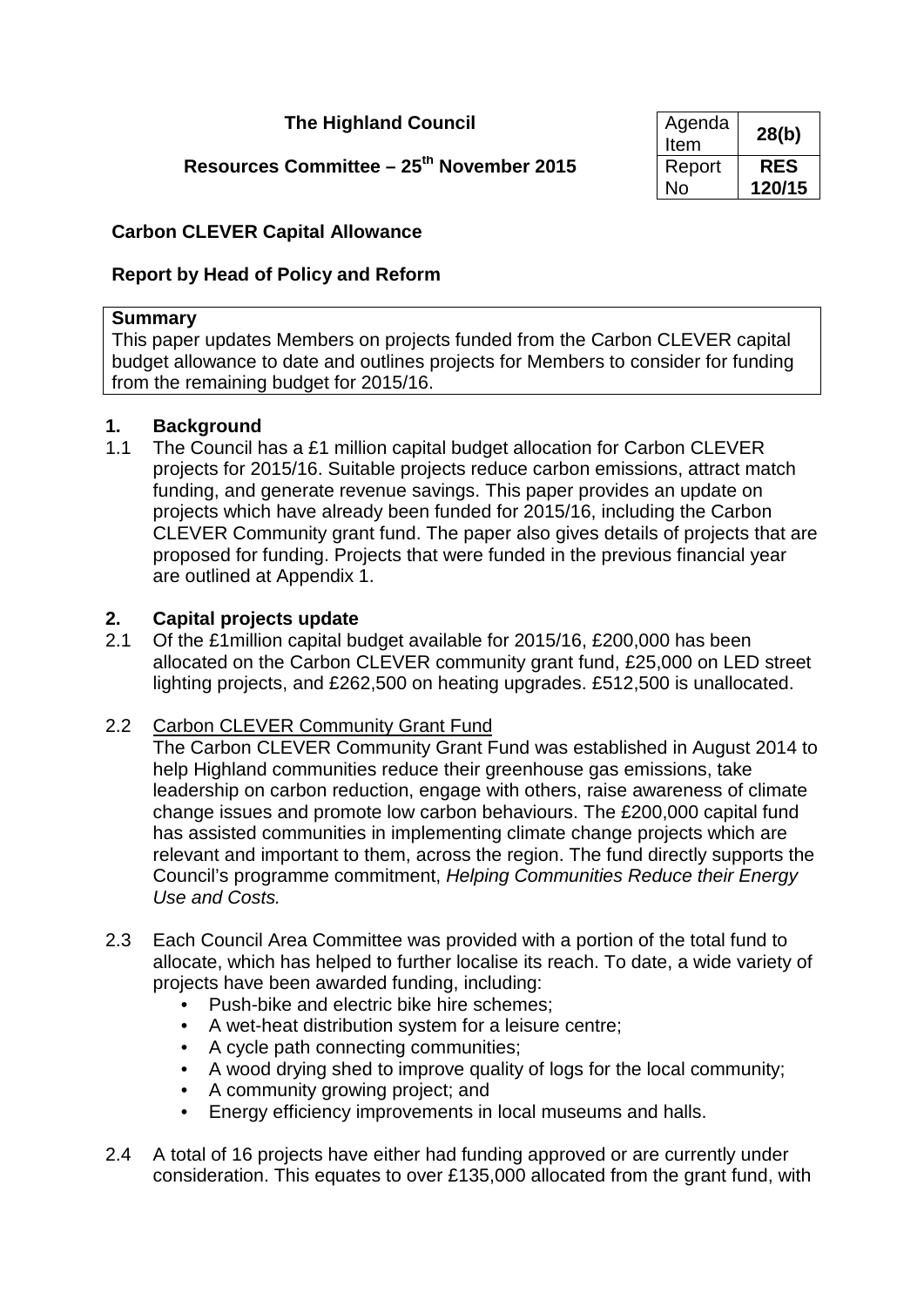match funding in place of over £125,000, Appendix 2. In areas where funding is still available, further funding rounds are being advertised on the Council's website and through social media.

# **3. Carbon CLEVER Community Grant Fund - Application**

- 3.1 An application to the Nairn, Badenoch & Strathspey portion of the fund was submitted during the last funding round by Lovat Lodge Hotel Ltd. The application did not provide sufficient information relevant to the fund's key criteria, and it was therefore not possible for officers to accurately assess the merits of their project or recommend funding.
- 3.2 Lovat Lodge Hotel Ltd have resubmitted their application and included the required information to form a competent application. A summary of the application and assessment is detailed at Appendix 3, along with the fund criteria and scoring matrix. The work detailed in the application is scheduled to take place in late November / early December, and Members are therefore asked to consider and agree the application at Resources Committee given the changes in local area decision making arrangements. Through Ward Business meetings, local Members have indicated their support for the project. Based on an assessment of the application by officers from the Council's Climate Change team, the award recommended is:

| Ref.  | <b>Applicant</b>                | <b>Total Project</b><br>Cost(E) | <b>Match</b><br><b>Funding</b><br>(£) | <b>Amount</b><br><b>Applied</b><br>For $(E)$ | <b>Recommended</b><br>Award $(E)$ |
|-------|---------------------------------|---------------------------------|---------------------------------------|----------------------------------------------|-----------------------------------|
| 11576 | Lovat Lodge<br><b>Hotel Ltd</b> | 26,898                          | 20,898                                | 6,000                                        | 6,000                             |
|       | Total                           | 26,898                          | 20,898                                | 6,000                                        | 6,000                             |

# **4. Capital budget allowance, 2015/16 – Potential projects**

4.1 Of the £1 million Carbon CLEVER capital budget allowance for 2015/16, £512,500 is yet to be allocated. Projects which could be funded from this budget are detailed in the following sections of this report.

# **5. Internal projects**

## 5.1 Lighting upgrades – Council owned housing blocks

Within the Council's housing stock there are approximately 147 blocks of flats located across the Highlands. These blocks are mixed tenure, with private householders and Council tenants. Each block of flats has communal areas used for access and these are lit using fluorescent type lighting. The Council pays for the lighting in these communal areas, at a running cost of approximately £18,000 per year. A feasibility study conducted by Resource Efficient Scotland, suggests upgrading this lighting could reduce both energy consumption and required maintenance.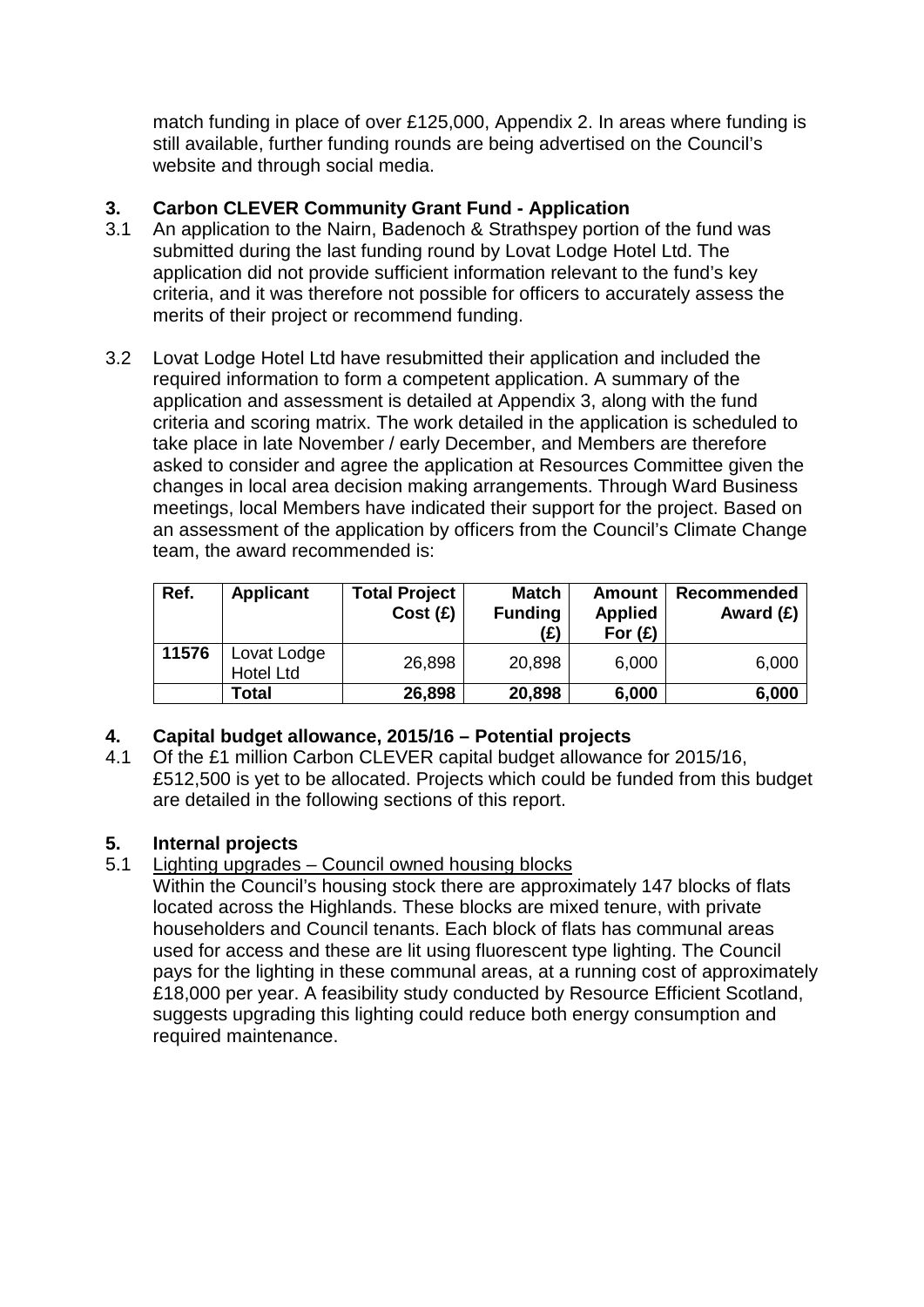5.2 The costs, benefits, and payback periods of replacing all the lighting in the communal areas with LED alternatives is:

| Investment | Cost saving* p.a. | Payback period | $CO2$ saving |
|------------|-------------------|----------------|--------------|
| required   |                   | (years)        | p.a.(tonnes) |
| £94.271    | £17.911           | 5.3            | 44.0         |

\*Of which £9,819 is from reduced energy costs, and £8,092 is from reduced maintenance costs. This does not include any potential savings from a reduction in CRC tax (currently £16/ tonne  $CO<sub>2</sub>$ ).

- 5.3 It is recommended that an allocation from the Carbon CLEVER capital budget allowance could match a contribution by the Housing Revenue Account to a maximum to £50,000, subject to approval at Community Services committee.
- 5.4 Energy efficient industrial units

The Council is currently refurbishing three industrial units in Dingwall. The buildings require old asbestos roofs to removed and replaced. There is an opportunity to increase the specification of the replacement roofs to improve the energy efficiency of the units by adding insulation. The cost of the increased specification is an additional £24,715 (total project cost £63,155). This additional spend could be funded through the Carbon CLEVER capital budget allowance.

### 5.5 Service points – Telly Talk

The Council has a strategic objective to move towards more cost effective ways of delivering its services. In a potential pilot project developed by the Corporate Development Service, it is proposed that this could be achieved in the Council's Service Points through the use of high quality video conferencing to the Service Centre using the software "Telly Talk". This will promote greater choice for our customers and support self-service, enabling people across the Highlands to access services directly through the Service Centre in Alness.

- 5.6 Highland Council is the first Council in Scotland to accept digital evidence and Telly Talk will enable customers to scan and send documentation for validation rather than presenting it for copying. A key function of Telly Talk allows Customer Services Agents to validate identification which is required for some processes. For example, photographic identification can be corroborated with the individual presenting the documents via a video call. The technology will also allow customers and staff to have better conversations, ensuring that no information is missed and is preferable to a telephone call when there are complex requests or concepts that can be difficult to grasp. This will reduce repeat visits, improve customer satisfaction and has the potential to save people time and money through reduced travel.
- 5.7 The capital cost of the pilot project is £27,775. This could be funded from the Carbon CLEVER capital budget allowance. Funding for the annual service charges (ASC) has been identified from Corporate Development revenue budgets.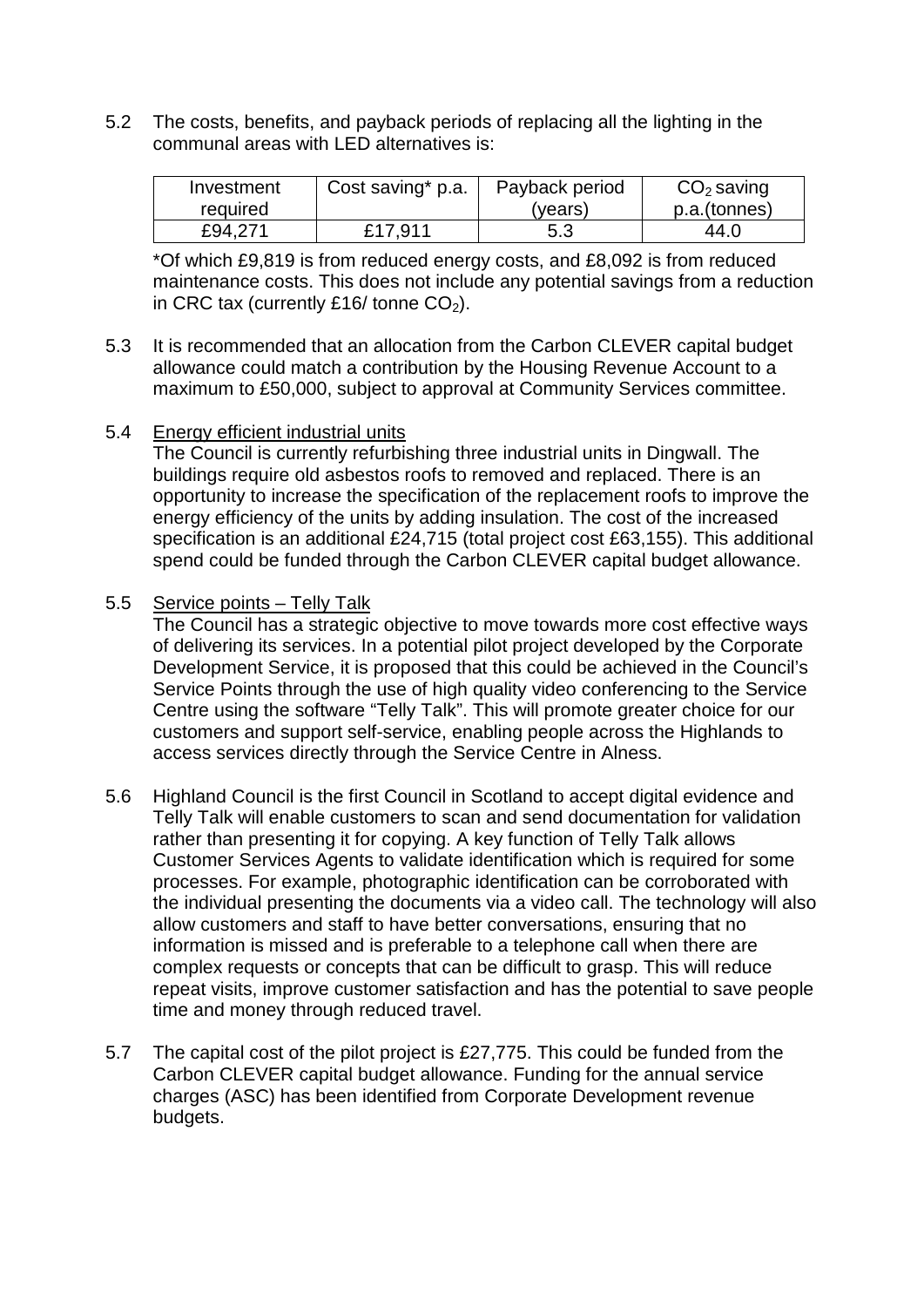| Item                              | Qty | <b>Cost</b> | <b>ASC</b> |
|-----------------------------------|-----|-------------|------------|
| <b>Server Costs for Tellytalk</b> |     | £3,000      | £600       |
| <b>Licencing for Tellytalk</b>    |     | £11,000     | £3,000     |
| <b>Service Point PC's</b>         | 6   | £6,000      | £1000      |
| Service Centre dedicated PC's     | 2   | £1,100      | £200       |
| <b>Scanners</b>                   | 8   | £150        |            |
| <b>Fujitsu Costs (Days)</b>       | 5   | £4,000      |            |
| Contingency                       |     | £2,525      |            |
|                                   |     | £27,775     | £4,800     |

# **6. Community projects**

## Real time bus stop displays

Seven solar powered real time bus stop displays have been installed in Badenoch and Strathspey. This project was led by HITRANS using funding secured through the Atlantic Area REPUTE project. At a meeting of the Resources committee, 26<sup>th</sup> November 2014, Members agreed to allocate £10,000 to this project, total funding £84,000, from the Carbon CLEVER capital budget allowance.

- 6.2 The installation of real time bus stop displays information to users on when bus services will arrive. This makes using buses an easier and more attractive transport option. Building on the work in Badenoch and Strathspey, HITRANS have developed a list of potential sites for rolling out real time bus stop displays. In addition, a request for displays in Wick and Thurso has been made by Caithness Chamber of Commerce. 25 potential sites have been identified by HITRANS across the Highlands: Wick Supermarket/ Norseman Hotel; Thurso Olrig Street (x2); Tain Lamington Street (southbound); Dornoch Square; Invergordon High St (x2); Alness High St (x2); Beauly Square (x2); Drumnadrochit Northbound; Ullapool; Golspie southbound; Brora southbound; Mallaig; Kyle; Kyleakin; Broadford (x2); Portree; Uig; Cairngorm ski centre; Nairn Tradespark stores eastbound; and Nairn Sainsburys Store A96 Westbound.
- 6.3 The total cost of installing real time displays at all these sites is estimated to be £110,000. HITRANS have agreed to match fund the installation of displays. £55,000 could be made available from the Carbon CLEVER capital budget allowance to enable the installation of these displays to proceed.

## 6.4 Inverness Airport (Dalcross) Railway station

The proposed Inverness Airport (Dalcross) railway station is located where the Aberdeen-Inverness railway passes within 900m of Inverness airport, and will serve the airport, Inverness Airport Business Park, and proposed new housing at Tornagrain. It will offer an alternative method of sustainable transport for those travelling to and from these sites from Inverness, Nairn, and Moray. The car park at the railway station will be operated by Highlands and Islands Airports Limited (HIAL) and will be served by a bus link to the airport.

6.5 The project is included in the draft Action Programme for the Inner Moray Firth Local Development Plan: "…the construction of a new station at Dalcross by 2019". Enabling infrastructure for the new station is being brought forward as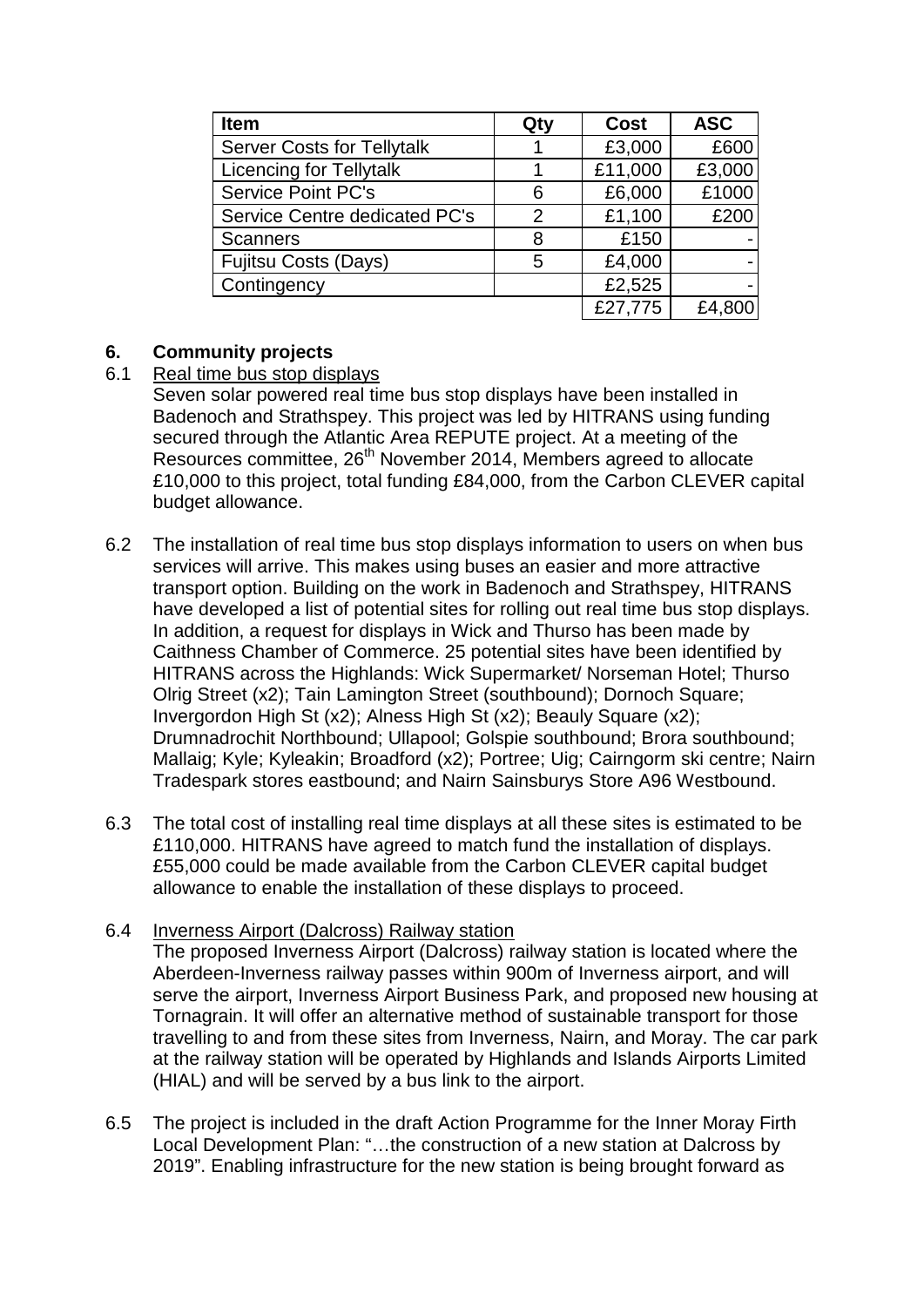part of the Inverness to Aberdeen rail improvements. The contract for these works, including signalling systems upgrade, was recently announced by the Transport Minister.

- 6.6 The station has been costed at  $E2-2.5$ million. This includes the platform, waiting facilities, car parking etc. A contribution is being sought from the Council by HITRANS of £100,000. This will assist HITRANS in putting together a funding package that will enable a bid to be submitted to the Scottish Stations Fund (SFS) which is operated by Network Rail on behalf of Transport Scotland. Up to 75% match funding will be sought by HITRANS through the SFS.
- 6.7 Match funding so far stands at £130,000 from HITRANS through development work, and an in-kind contribution by the Inverness Airport Business Park of land valued at £450,000. HIAL and Highlands and Islands Enterprise will also be contributing to the project. It is recommended that £100,000 is allocated from the Carbon CLEVER capital budget allowance to form part of the funding package to leverage in funding from the SFS.
- 6.8 Funding towards enhanced rail infrastructure has previously been supported by Highland Council, such as Conon Bridge station which had more than 2,000 journeys in the first month after the completion of platform works.

# **7. Implications**

- Resource Implications: £1m has been allocated in the Council's capital programme for Carbon CLEVER projects for 2015/16. For 2015/16, £487,500 has been allocated on projects, with £512,500 yet to be allocated. The projects outlined in this report recommend a total of £257,490 is allocated from the Carbon CLEVER capital budget, leaving £255,010 unallocated for 2015/16.
- 7.2 The Carbon CLEVER capital budget allowance is financed by borrowing, therefore any approved projects will have recurring revenue costs associated with them, at approximately 10% of the value of the project. To ensure value for money projects need to have a good payback period, better than the cost of borrowing, or attract match funding/ inward investment to the region.
- 7.3 For the grant fund application, the recommendation is based on a thorough assessment of the organisation's capacity to deliver efficiently and effectively. The organisation is established and meets current monitoring requirements. The grant funding is managed and monitored using the Council's standard terms and conditions of grant. The recommendation will commit £6,000 from the Nairn, Badenoch & Strathspey portion of the community grant fund.
- 7.4 Legal Implications: The Council has a duty to assist Scotland achieve its national carbon emission reduction targets as set out by the Climate Change (Scotland) Act 2009. From 2015/16, the Council will mandatorily report to the Scottish Government on action taken to tackle climate change. This reporting will cover action taken within the Council's own estate, but also action taken by the Council to work with its partners and communities to tackle climate change.
- 7.5 For the grant fund application, accounting rules relating to spending of capital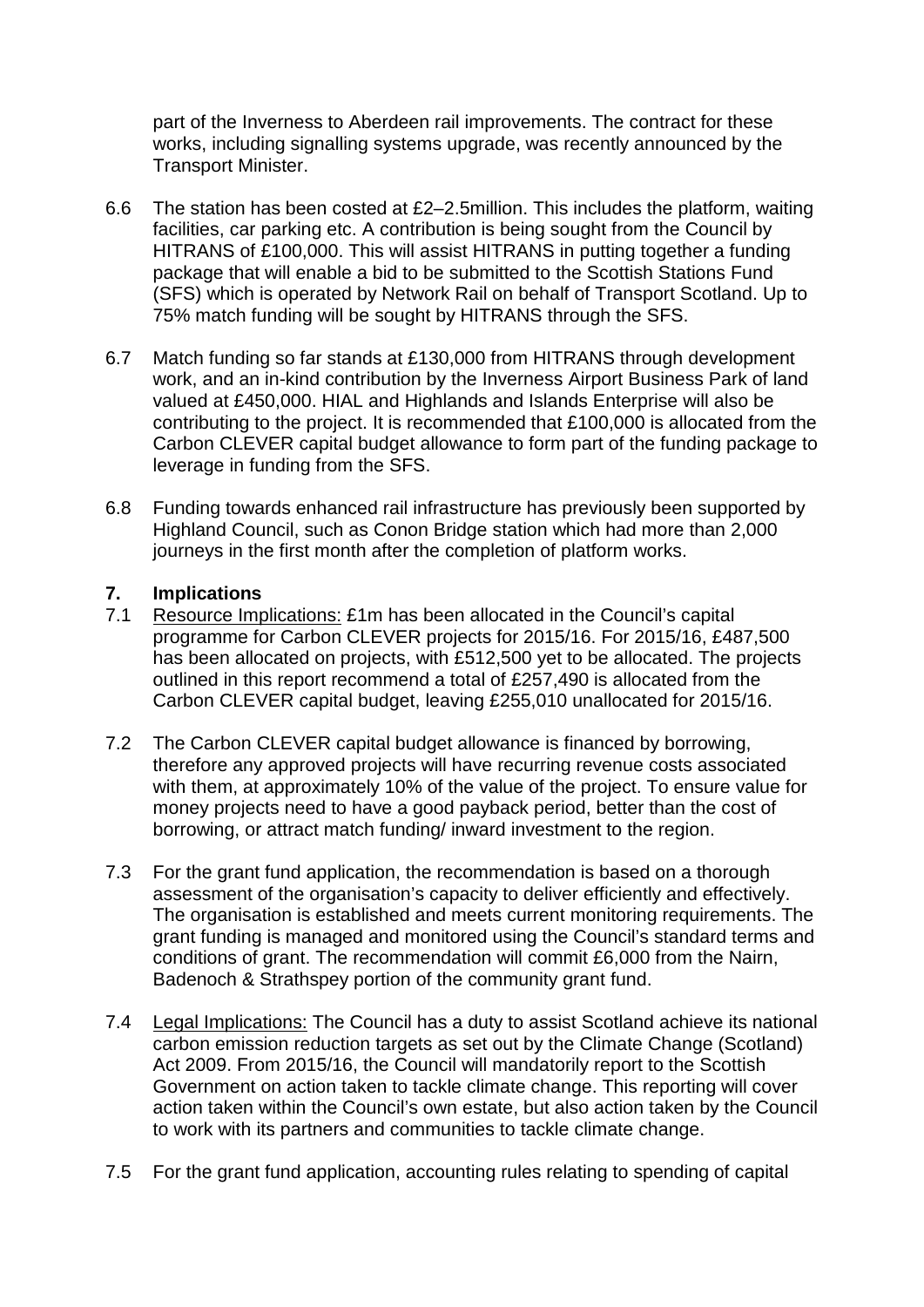grants to third parties will be implemented and specific conditions will be detailed in award notices.

- 7.6 Equalities, Risk, and Gaelic Implications: Projects will be considered on an individual basis for any equalities, risk, and Gaelic implications.
- 7.7 Climate Change/Carbon Clever Implications: The projects outlined in this report will reduce carbon emissions across the Highlands and the Council's own estate.
- 7.8 Rural implications: It is important the Carbon CLEVER capital budget is used for projects across the Highlands. Many of the projects listed in this paper will be conducted in parts of rural Highlands.

### **Recommendations**

Members are asked to:

- 1. Consider and approve the following allocations from the Carbon CLEVER capital budget allowance, 2015/16:
	- I. £50,000 for lighting projects in Council owned housing blocks;
	- II. £24,715 to improve the energy efficiency of Council industrial units;
	- III. £27,775 for the Telly Talk pilot in Service Points;
	- IV. £55,000 for the installation of real time bus stop displays;
	- V. £100,000 for part of the funding package for developing Inverness Airport (Dalcross) railway station
- *2.* Agree the funding recommendation from the Carbon CLEVER community grant fund:

| Ref. No. | <b>Applicant</b>      | <b>Recommended Award</b> |
|----------|-----------------------|--------------------------|
| l 11576  | Lovat Lodge Hotel Ltd | £6,000                   |

3. Note, if all the recommendations are approved, £255,010 of the capital budget allowance for Carbon CLEVER for 2015/16 will remain uncommitted. If all pending applications for the Carbon CLEVER Community grant fund are approved by this committee and by Area committees, £62,203.62 will be uncommitted for 2015/16 at present.

Designation: Head of Policy and Reform Date: 11<sup>th</sup> November 2015 Author: Stephen Carr, Principal Policy Officer – Climate Change.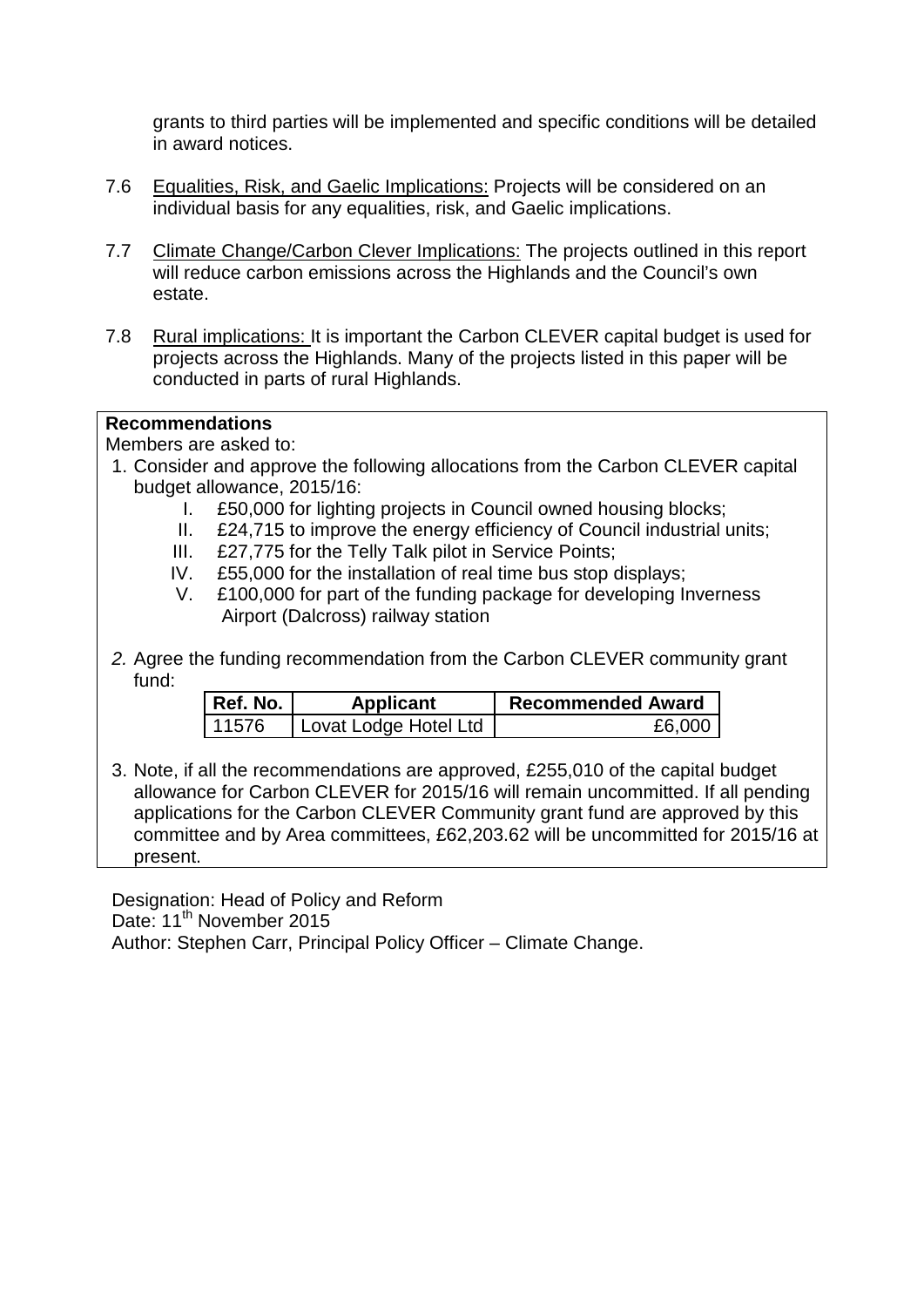# **Appendix 1: Carbon reduction capital projects – 2014/15**

|                                                                              | £          | <b>Committee agreed at:</b> |
|------------------------------------------------------------------------------|------------|-----------------------------|
| Millburn Road Cycling Scheme                                                 | 250,000    | (FHR 22/01/14)              |
| Millburn Road LED Street Lighting Project                                    | 50,000     | (P, D & 14/05/14)           |
| <b>Dingwall Office Rationalisation Active Travel</b><br>Upgrades             | 25,000     | (HC 26/06/14)               |
| <b>UHI Low Carbon Institute</b>                                              | 250,000    | (HC 26/06/14)               |
| <b>Street Lighting LED</b>                                                   | 225,000    | (HC 30/10/14)               |
| Street Lighting LED - Additional                                             | 175,000    | (HC 30/10/14)               |
| Electric bus charging point at Inverness bus<br>station                      | 15,000     | (Resources 26/11/14)        |
| Solar powered real time displays for bus<br>stops in Badenoch and Strathspey | 10,000     | (Resources 26/11/14)        |
|                                                                              | £1,000,000 |                             |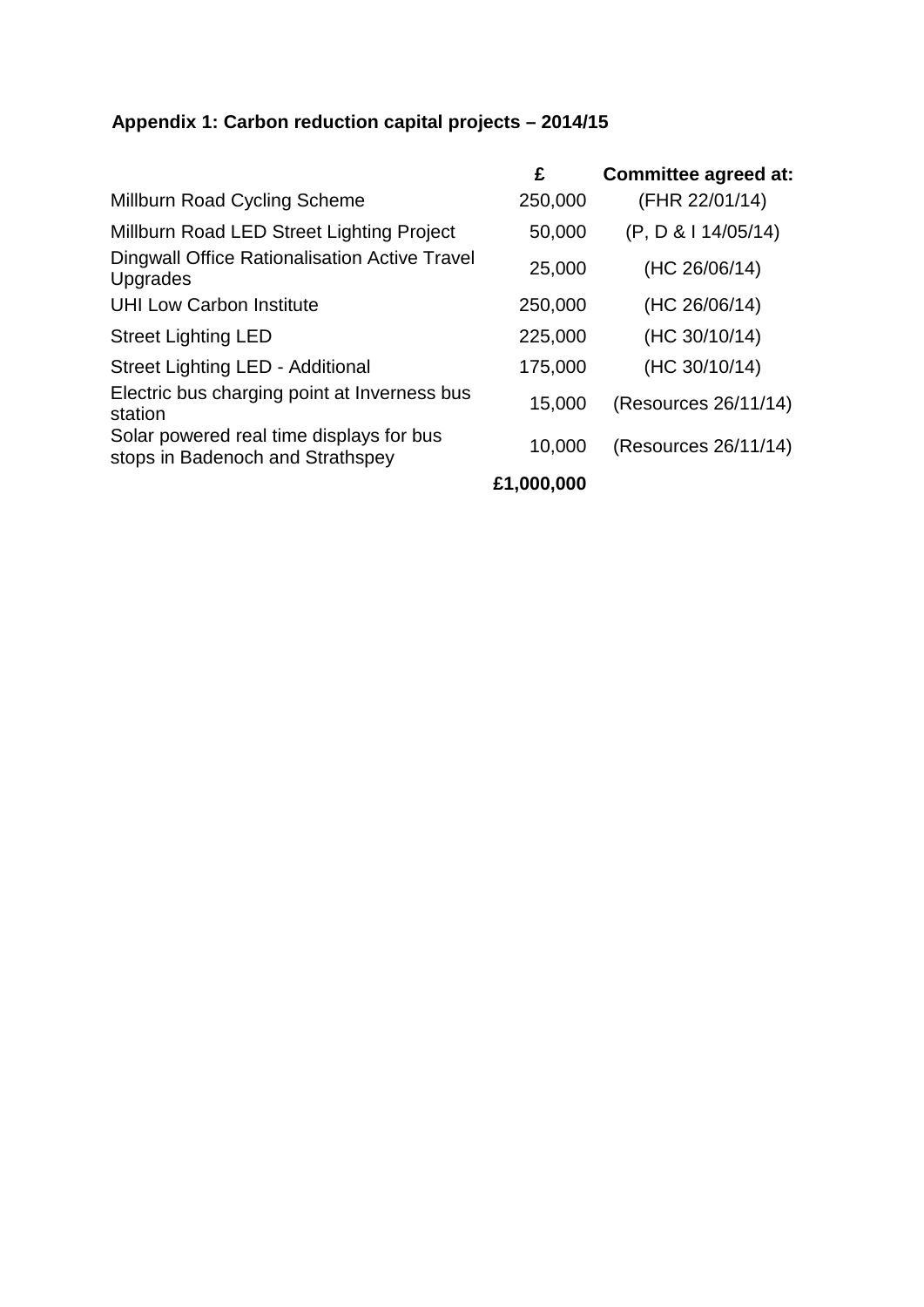# **Appendix 2: Carbon CLEVER Community Grant Fund, 2015/16.**

| <b>Lochaber (£17,500)</b>                       | <b>Summary of Funding bid</b>                 | <b>Status</b> | <b>Funding request</b> | <b>Match Funding</b> |
|-------------------------------------------------|-----------------------------------------------|---------------|------------------------|----------------------|
| Knoydart Foundation                             | Bike hire scheme                              | Approved      | £6,934.38              | £0.00                |
| Mallaig and District Swimming Pool              | Improvements to pool and heating system       | Approved      | £3,800.00              | £3,000.00            |
| Isle of Eigg Community Association              | Double glazing for community hall             | Pending       | £10,000.00             | £6,589.77            |
| Mallaig and District Swimming Pool              | <b>LED Lighting</b>                           | Pending       | £2,000.00              | £2,000.00            |
|                                                 |                                               |               | £22,734.38             | £11,589.77           |
| Skye, Ross and Cromarty (£57,500)               |                                               |               |                        |                      |
| Lochalsh and Skye Swimming Pool Association Ltd | LED lighting and wet heat distribution system | Approved      | £15,000.00             | £0.00                |
| <b>Black Isle Bicycles</b>                      | Electric bike commuting                       | Approved      | £6,538.00              | £0.00                |
| Muir of Ord (Tarradale) Community Council       | Shared use path                               | Approved      | £25,000.00             | £45,000.00           |
| <b>Sleat Community Trust</b>                    | Split log project                             | Approved      | £8,094.00              | £8,680.03            |
| Lochbroom Woodfuels                             | Woodfuels                                     | Approved      | £9,500.00              | £10,500.00           |
|                                                 |                                               |               | £64,132.00             | £64,180.03           |
| Nairn, Badenoch, and Strathspey (£20,000)       |                                               |               |                        |                      |
| <b>Grantown Museum and Heritage Trust</b>       | <b>LED Lighting</b>                           | Approved      | £7,190.00              | £0.00                |
| Lovat Lodge Hotel Ltd                           | Replacement gas heating system                | Pending       | £6,000.00              | £20,898.00           |
|                                                 |                                               |               | £13,190.00             | £20,898.00           |
| <b>Caithness and Sutherland (£40,000)</b>       |                                               |               |                        |                      |
|                                                 |                                               |               | £0.00                  | £0.00                |
| City of Inverness (£65,000)                     |                                               |               |                        |                      |
| <b>Fearnag Growers</b>                          | Community growing                             | Approved      | £8,850.00              | £9,524.00            |
| Ardersier War Memorial Hall Association         | Energy efficiency                             | Approved      | £6,790.00              | £0.00                |
| <b>Abriachan Forest Trust</b>                   | Resources for education                       | Approved      | £1,750.00              | £1,160.00            |
| <b>Inverness Tennis and Squash Club</b>         | Energy efficiency measures                    | Pending       | £20,350.00             | £20,350.00           |
| Aultnaskiach Dell SCIO                          | Community woodland management                 | Pending       | <b>TBC</b>             | <b>TBC</b>           |
|                                                 |                                               |               | £37,740.00             | £31,034.00           |
| Total approved/ pending: £137,796.38            | Total match: £127,701.80                      |               |                        |                      |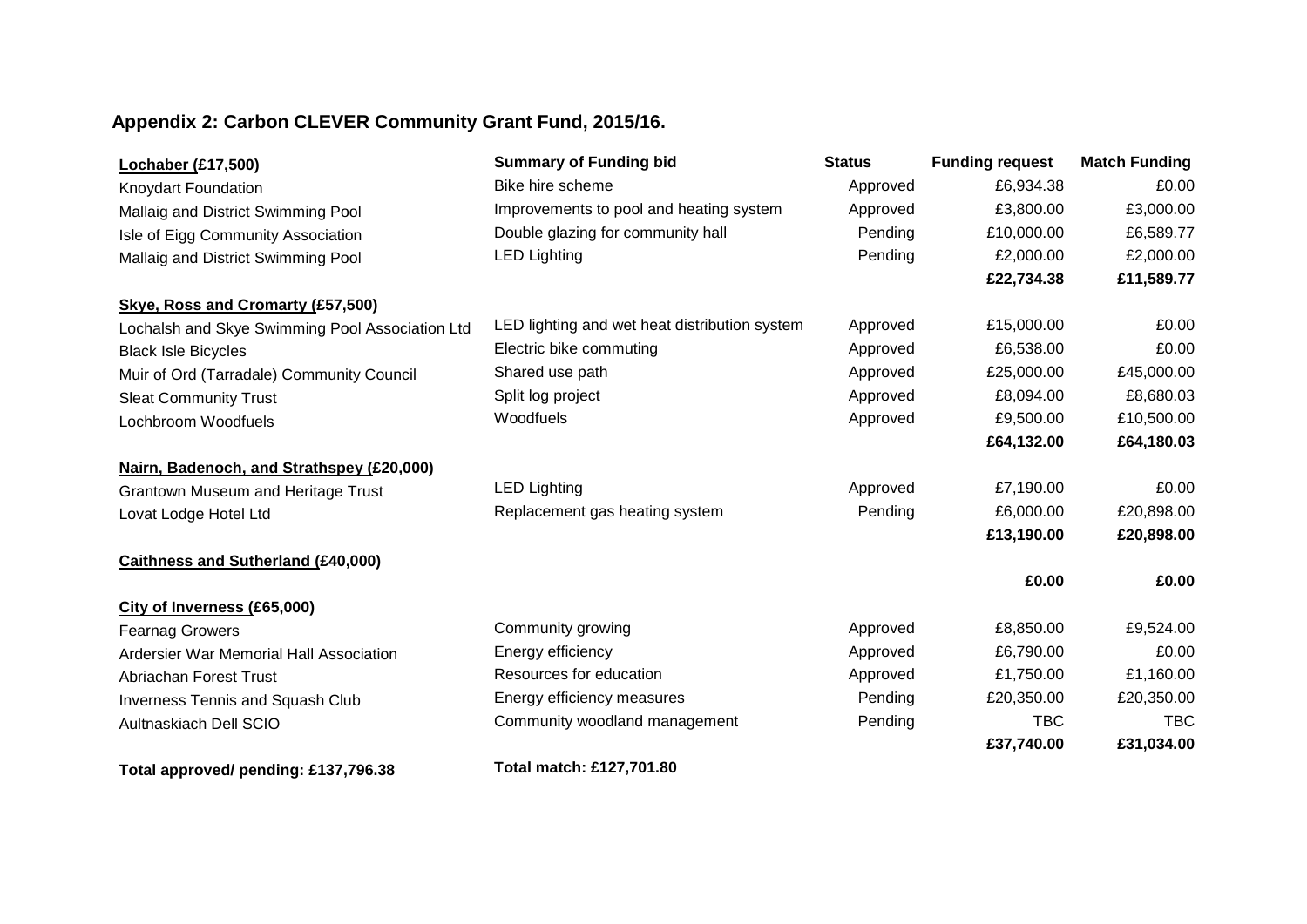# **Appendix 3**

### **CARBON CLEVER COMMUNITY GRANT FUND – ASSESSMENT CRITERIA**

The Carbon CLEVER Community grant fund will be assessed on the six criterion below. A technical assessment comprising organisational governance, experience, track record and capacity to deliver the project, and other sources of funding will also be undertaken.

### **1. Assessment of Application**

| <b>CRITERION</b>                                                  | <b>WEIGHTING</b> | <b>MAX SCORE</b> |
|-------------------------------------------------------------------|------------------|------------------|
| Criterion 1: Carbon Reduction - applications must lead to a       | X <sub>2</sub>   | $10(2 \times 5)$ |
| reduction in carbon dioxide emissions in the community.           |                  |                  |
| <b>Assessment:</b> The application must identify how the project  |                  |                  |
| will reduce $CO2$ in the community and measure this data.         |                  |                  |
| Level of specific targeting identified including how the          |                  |                  |
| project is going to target $CO2$ reduction in the community. A    |                  |                  |
| practical approach should be taken to ensure project              |                  |                  |
| proposals maximize carbon emission reduction.                     |                  |                  |
| Criterion 2: Leadership - applications must demonstrate           | X <sub>1</sub>   | $5(1 \times 5)$  |
| leadership in maximising carbon emission reduction &              |                  |                  |
| encourage behaviour change in the community                       |                  |                  |
| Assessment: The application must demonstrate that the             |                  |                  |
| project will take a lead role in the community in respect of      |                  |                  |
| demonstrating excellent practice in carbon reduction.             |                  |                  |
| Criterion 3: Engagement - applications must demonstrate           | X <sub>2</sub>   | $10(2 \times 5)$ |
| community consultation in respect of the project, as well as      |                  |                  |
| efforts to engage with stakeholders                               |                  |                  |
| Assessment: Application should highlight how project will         |                  |                  |
| engage with local communities and assist in building              |                  |                  |
| community capacity - i.e. use of volunteers, developing           |                  |                  |
| project management skills etc.                                    |                  |                  |
| <b>Criterion 4: Value for Money - applications must</b>           | X <sub>1</sub>   | $5(1 \times 5)$  |
| demonstrate that the project offers good value for money          |                  |                  |
| <b>Assessment:</b> Application should highlight how project will  |                  |                  |
| offer value for money whilst complementing (not                   |                  |                  |
| reinventing) other local services and programmes which            |                  |                  |
| tackle climate change.                                            |                  |                  |
| <b>Criterion 5:</b> Economic Benefit – applications must describe | X <sub>1</sub>   | $5(1 \times 5)$  |
| how the project will benefit the community, from an               |                  |                  |
| economic perspective                                              |                  |                  |
| Assessment: Application should specify ways in which the          |                  |                  |
| project will result in economic benefits for the local economy    |                  |                  |
| including how this will be delivered. This might include          |                  |                  |
| income generation, increasing employment, drawing in              |                  |                  |
| private investment etc.                                           |                  |                  |
| <b>Criterion 6: Raise Awareness &amp; Promote Behaviour</b>       | X <sub>1</sub>   | $5(1 \times 5)$  |
| Change – applications must provide details about the              |                  |                  |
| project's expected sustainable legacy and how it will             |                  |                  |
| promote behaviour change in the community.                        |                  |                  |
| <b>Assessment: Application should demonstrate how the</b>         |                  |                  |
| project will raise awareness of climate change and what           |                  |                  |
| measures will be put in place to promote low carbon               |                  |                  |
| behaviours in the community.                                      |                  |                  |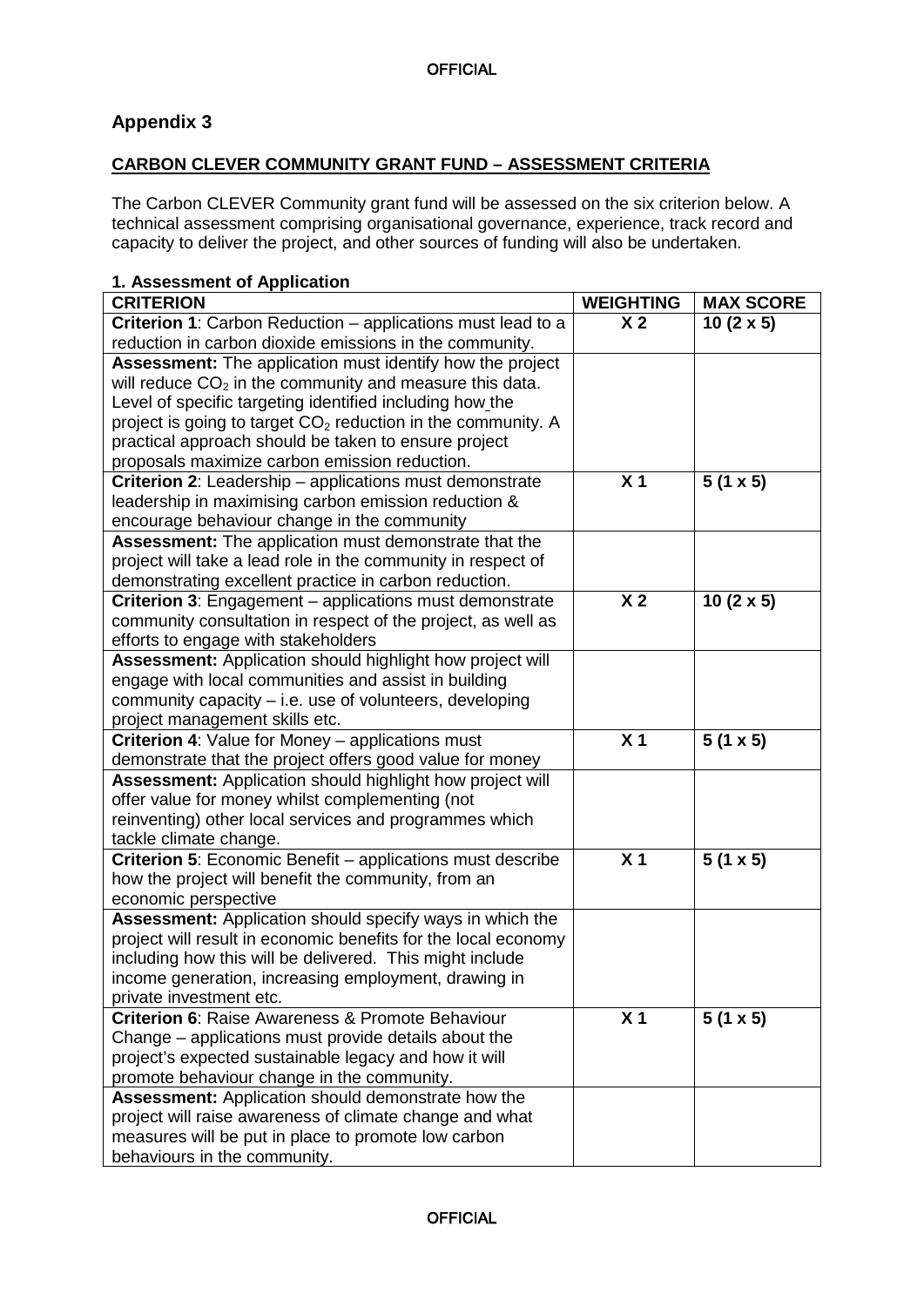| $0$ – Unacceptable     | No information provided or justification provided indicates that         |
|------------------------|--------------------------------------------------------------------------|
|                        | applicant does not meet key criteria                                     |
| 1 - Poor justification | Limited attempt to provide key information                               |
| 2 - Lack of full       | Modest attempt at providing key information with little justification on |
| justification          | how key criteria will be met                                             |
| 3 - Satisfactory       | Reasonable effort at providing key information on all points and         |
| justification          | meeting criteria                                                         |
| $4 -$ Strong           | Good response which covers all points requested and                      |
| justification          | comprehensively provides information on how key criteria will be met     |
| $5 -$ Very strong      | Excellent response which provides all key information requested and      |
| justification          | gives substantial additional information which clearly meets criteria    |

#### **Scoring of Application**

Maximum score is 40 points.

### **2. Technical Assessment (pass or fail)**

The purpose is to make a judgement on the applicant organisation's governance, experience, track record and capacity to deliver the project. This will be assessed by Council Officers and will include the following:

- History of Organisation;
- Record of previous funding being spent appropriately;
- Track record of delivering similar projects within or outwith the Highland Council area;
- Capacity of Organisation to deliver the project;
- Application costs offer good value for money i.e. are judged as reasonable costs;
- Alternative sources of funding, for example through Climate Challenge Fund or other grants; and
- Appropriate governance arrangements are in place, including sound financial management.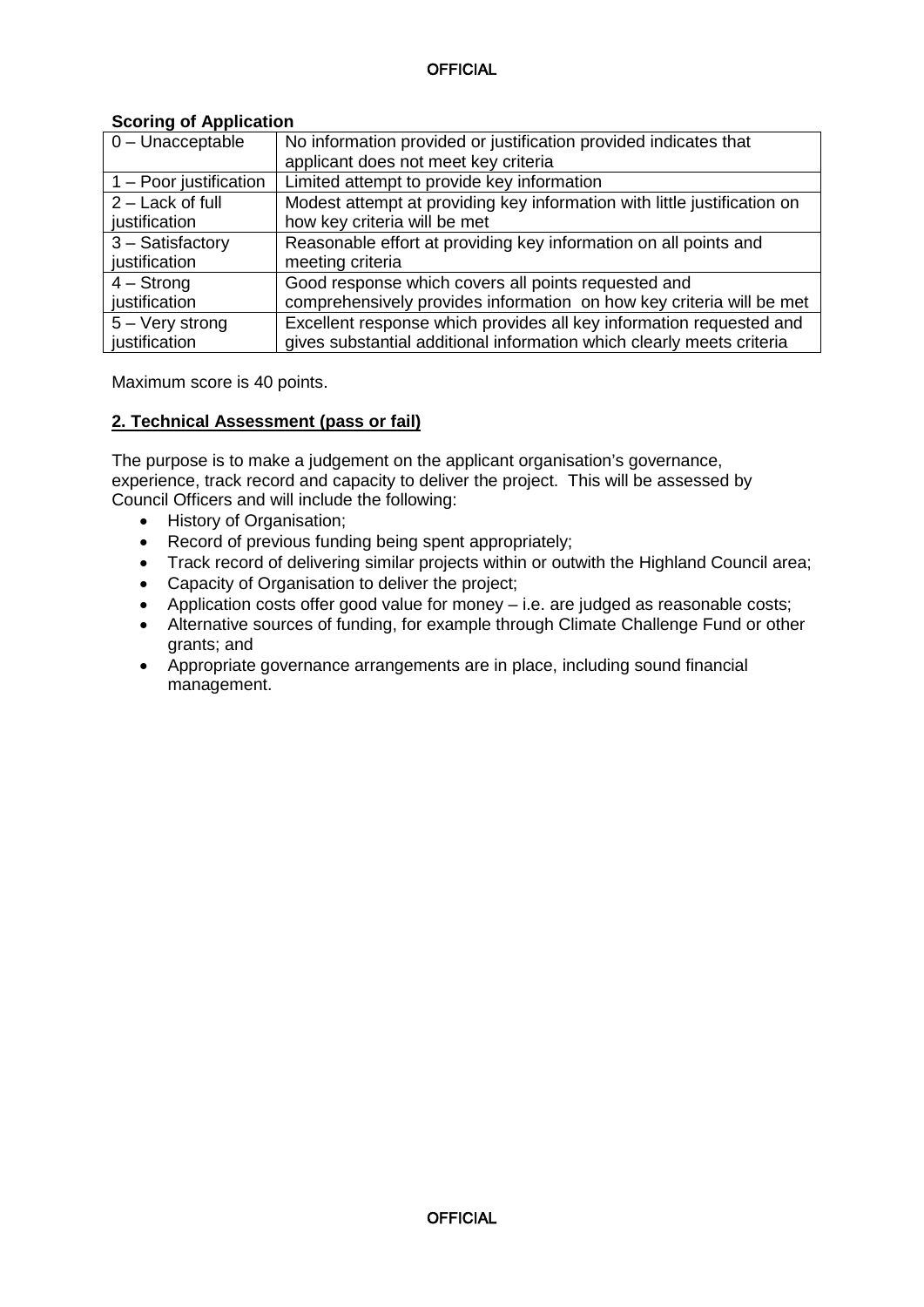### **OFFICIAL**

## **Carbon CLEVER Community Grant Fund (CCCGF) 2015-16**

|                                                                                                                                                                                                                                                                                                                                                                                                                                                                                                                                                                                                                                                                                                                                                                                                                                                      | Name of Applicant & App. Ref: Lovat Lodge Hotel Ltd, 11576     |                                                                                                                          |                                                                 |  |
|------------------------------------------------------------------------------------------------------------------------------------------------------------------------------------------------------------------------------------------------------------------------------------------------------------------------------------------------------------------------------------------------------------------------------------------------------------------------------------------------------------------------------------------------------------------------------------------------------------------------------------------------------------------------------------------------------------------------------------------------------------------------------------------------------------------------------------------------------|----------------------------------------------------------------|--------------------------------------------------------------------------------------------------------------------------|-----------------------------------------------------------------|--|
| Application Finance 2015 - 16<br>Year Project Cost: £26,898<br><b>Amount Applied for:</b><br>£6,000                                                                                                                                                                                                                                                                                                                                                                                                                                                                                                                                                                                                                                                                                                                                                  |                                                                | Application Finance 2015 - 18 (if<br>applicable)<br>3 Year Project Cost:<br><b>£NA</b><br><b>Amount Applied for: £NA</b> |                                                                 |  |
| Recommended Year 1: £6,000                                                                                                                                                                                                                                                                                                                                                                                                                                                                                                                                                                                                                                                                                                                                                                                                                           |                                                                |                                                                                                                          |                                                                 |  |
| <b>Project Summary: Replacement Gas Central Heating System</b><br>We have suffered considerable problems with our existing heating system over the<br>last few years with break downs leading to lack of heating and hot water. Our clients<br>are predominately elderly people with disabilities who depend on having warmth for<br>their comfort and good health.<br>Our current heating system is operated over 2 boilers put in over 20 years ago and<br>are very inefficient and costly to run, as well as being unreliable. Over Christmas<br>period 2014 the system broke down on 3 occasions and we had repair costs totalling<br>£1,200 to make it operational again. It is our intention to replace both boilers with<br>one reliable system that will cut down on our carbon emissions and reduce the<br>charities ongoing heating bills. |                                                                |                                                                                                                          |                                                                 |  |
| <b>Measurable Outcomes:</b>                                                                                                                                                                                                                                                                                                                                                                                                                                                                                                                                                                                                                                                                                                                                                                                                                          |                                                                |                                                                                                                          |                                                                 |  |
| <b>Year 1 Measurable</b><br><b>Outcome</b><br>Reduced heating bills                                                                                                                                                                                                                                                                                                                                                                                                                                                                                                                                                                                                                                                                                                                                                                                  | <b>Year 2 Measurable</b><br><b>Outcome</b><br>On-going reduced |                                                                                                                          | <b>Year 3 Measurable</b><br><b>Outcome</b><br>On-going reduced  |  |
| Reliable system that keeps<br>guest comfortable                                                                                                                                                                                                                                                                                                                                                                                                                                                                                                                                                                                                                                                                                                                                                                                                      | energy bills<br>Reliable system that                           | keeps guest comfortable                                                                                                  | energy bills<br>Reliable system that<br>keeps guest comfortable |  |
| Directors and staff sign up<br>to an energy<br>efficient/recycling policy<br>statement<br>Sign up to green tourism                                                                                                                                                                                                                                                                                                                                                                                                                                                                                                                                                                                                                                                                                                                                   | Policy implemented and<br>promoted within our<br>organisation  |                                                                                                                          |                                                                 |  |

### **Criteria 1 Score 8 – (4 x 2)**

Strong justification. Good response which clearly provided justification on why and how  $CO<sub>2</sub>$ reduction will be targeted. Good level of information provided on how the project will deliver  $CO<sub>2</sub>$  reduction.

### **Criteria 2 Score 3 – (3 x 1)**

Satisfactory justification. Satisfactory demonstration by applicant that proposed project will address leadership aims. Satisfactory evidence that the project will potentially begin to move towards the outcome of leading on low carbon behaviour in the community. However, would have benefited from more comprehensive evidence.

### **Criteria 3 Score 6 – (3 x 2)**

Satisfactory justification. Satisfactory demonstration by applicant that that the project will actually address the needs identified. Satisfactory evidence provided that the provision will compliment and provide an additional service rather than duplicate existing activity. The